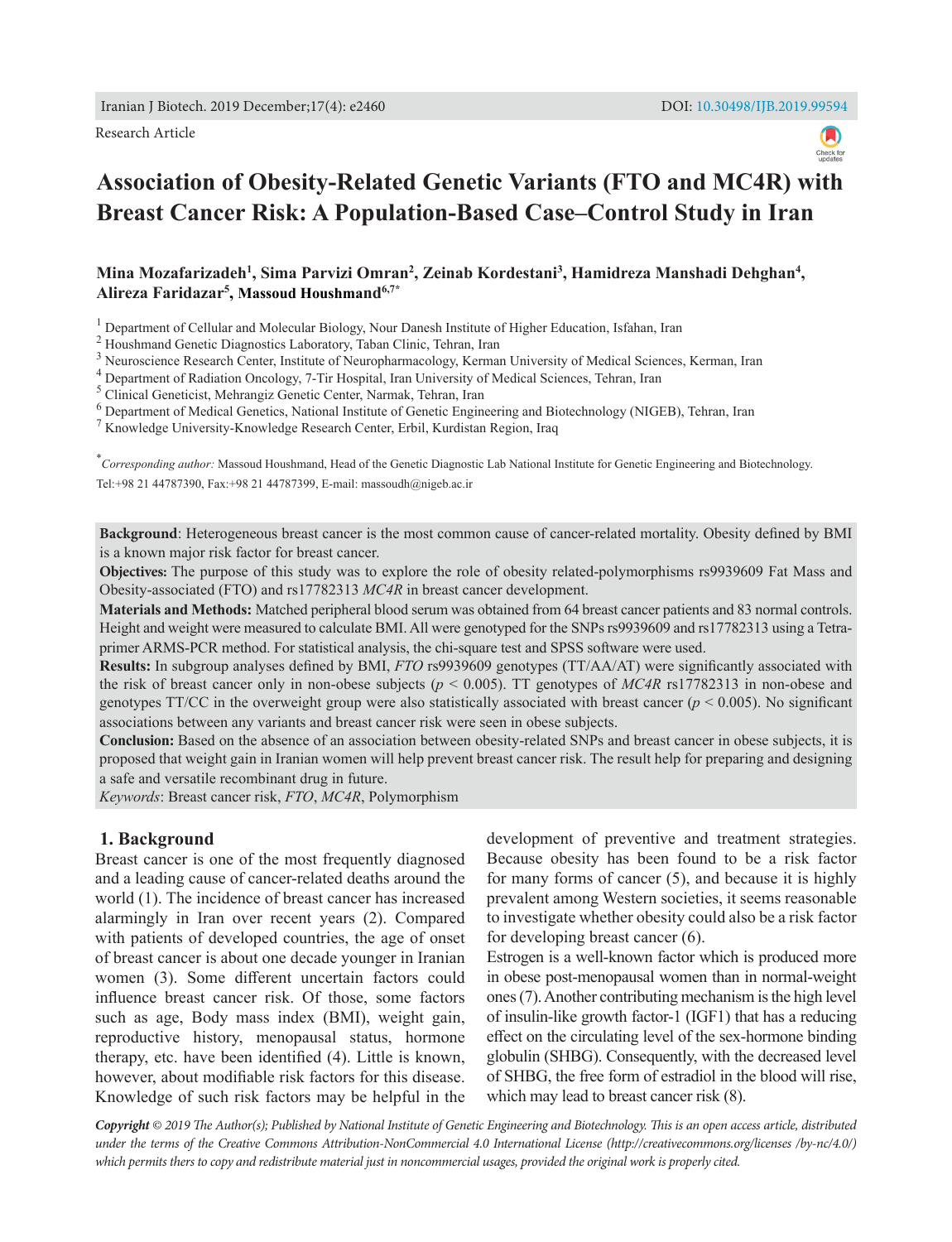Single nucleotide polymorphisms (SNPs) such as Fat Mass and Obesity-associated (FTO) and Melanocortin-4 receptor (MC4R) genes have been robustly associated with increased BMI and obesity in multiple study populations (5, 9-11). It has been suggested that this effect is mediated through a reduction in satiety and, consequently, increased food consumption (12). The *FTO* and *MC4R* genes are highly expressed in the hypothalamic nuclei responsible for energy balance (13, 14).

# **2. Objective**

Some evidence has shown that obesity-related traits such as high BMI determine the effect of SNPs on breast cancer development (15, 16). Obviously, a high BMI level doubles the rate of death from breast cancer compared with women with the lowest BMI; however, some studies have reported conflicting results (7).

In the current study, the SNP rs9939609 (T>A) which is located in the first intron of *FTO* and rs17782313 (T>C), laying 188kb downstream of the *MC4*R gene were selected. The study aimed to evaluate whether susceptibility to breast cancer in obese subjects is increased by obesityrelated variants. The role of the obesity-related *FTO* gene rs9939609 and *MC4R* gene rs17782313 on breast cancer progression was investigated.

# **3. Materials and Methods**

## *3.1. Study Population*

A total of 147 unrelated Iranian women (64 BC patients and 83 healthy controls) participated in this study. Patients were recruited from those referring to Shohadaye-7 Tir Hospital (Tehran, Iran) from 2016 to 2017. The mean age of the participants was over 40. Based on BMI levels, cases and healthy volunteers were divided into groups  $(20 \rightarrow BMI, 25 \rightarrow BMI \rightarrow 30, BMI \rightarrow 30)$ , and (20<BMI<25), respectively. Age, gender, physical activity level, and family history were obtained through interviews. Signed informed consent forms were obtained from all participants in the study.

# *3.2. Genotype Determination*

Approximately three milliliters of peripheral venous blood samples were collected from the study subjects for genotyping rs9939609 of *FTO* and rs17782313 of *MC4R* using the tetra-primer Amplification-Refractory Mutation System (ARMS) Polymerase chain reaction (PCR) method. Genomic DNA was extracted from the blood samples according to standard protocols using DNA extraction kit (GeNet Bio with 846-X-070-141 cat number Company Macrogen Korea). The primer used in the genotyping analysis was initially designed by means of Oligo7 Primer Analysis Software. The sequences and PCR product sizes for each allele are listed in **Table 1**. Negative controls were included in all tests.

The PCR conditions for both polymorphisms of *FTO* and *MC4R* were as follows: Initial denaturation at 95 °C for 5 minutes, 32 cycles constituting the melting step at 95  $\degree$ C for 30 seconds, annealing at 58 °C (rs9939609 A/T) and 59 °C (rs17782313 T/C) for 30 seconds, elongation at 72 °C for 30 seconds, and a final elongation step at 72 °C for 5 minutes to allow the complete extension of PCR fragments. The PCR products were subjected to electrophoresis on 1.5% agarose gel for rs9939609 of *FTO.* For further confirmation, 10% of the samples were sequenced using an ABI3100 sequencing machine (Applied Biosystems, GenFanavaran, Iran). The provided sequencing outcomes were assessed by Vector NTI software.

| <b>Primer position</b> | Sequence of primer (5'-3' end)               | Product size (bp)  |
|------------------------|----------------------------------------------|--------------------|
| rs9939609 (FTO)        | Forward inner: CCTTGCGACTGCTGTGAATATA        |                    |
|                        | Reverse inner: CAGAGACTATCCAAGTGCATCTCA      | TT allele=296bp    |
|                        | Forward outer: GCTGCTATGGTTCTACAGTTCCA       | $AT$ Outer = 461bp |
|                        | Reverse outer: TGTTCAAGTCACACTCAGCCTC        |                    |
|                        | Forward inner: GAAGTTTAAAGCAGGAGAGATTGTATACC | TT allele=184bp    |
|                        | Reverse inner: GCTTTTCTTGTCATTTCCAGCA        | CC allele=218bp    |
| rs17782313 (MC4R)      | Forward outer: TCCACATGCTATTGGTTTAAGACAA     | $TC$ Outer = 351bp |
|                        | Reverse outer: TGCTGAGACAGGTTCATA AAAAGAG    |                    |

**Table 1.** Details of primers used in tetra-primer ARMS-PCR for genotyping SNPs

## *3.3. Analytical Methods*

Allele and genotype frequencies were evaluated by Hardy-Weinberg equilibrium using the chi-square test. All statistical analyses were performed with SPSS (Statistical Package for the Social Sciences, version 22, windows 10). The association of observed polymorphisms with breast cancer risk was investigated by treating the three-genotype model (homozygous, heterozygous, and mutant). An odds ratio with  $>1$  was reported to show risk. When the *p*-value was lower than 0.05, statistical significance was declared.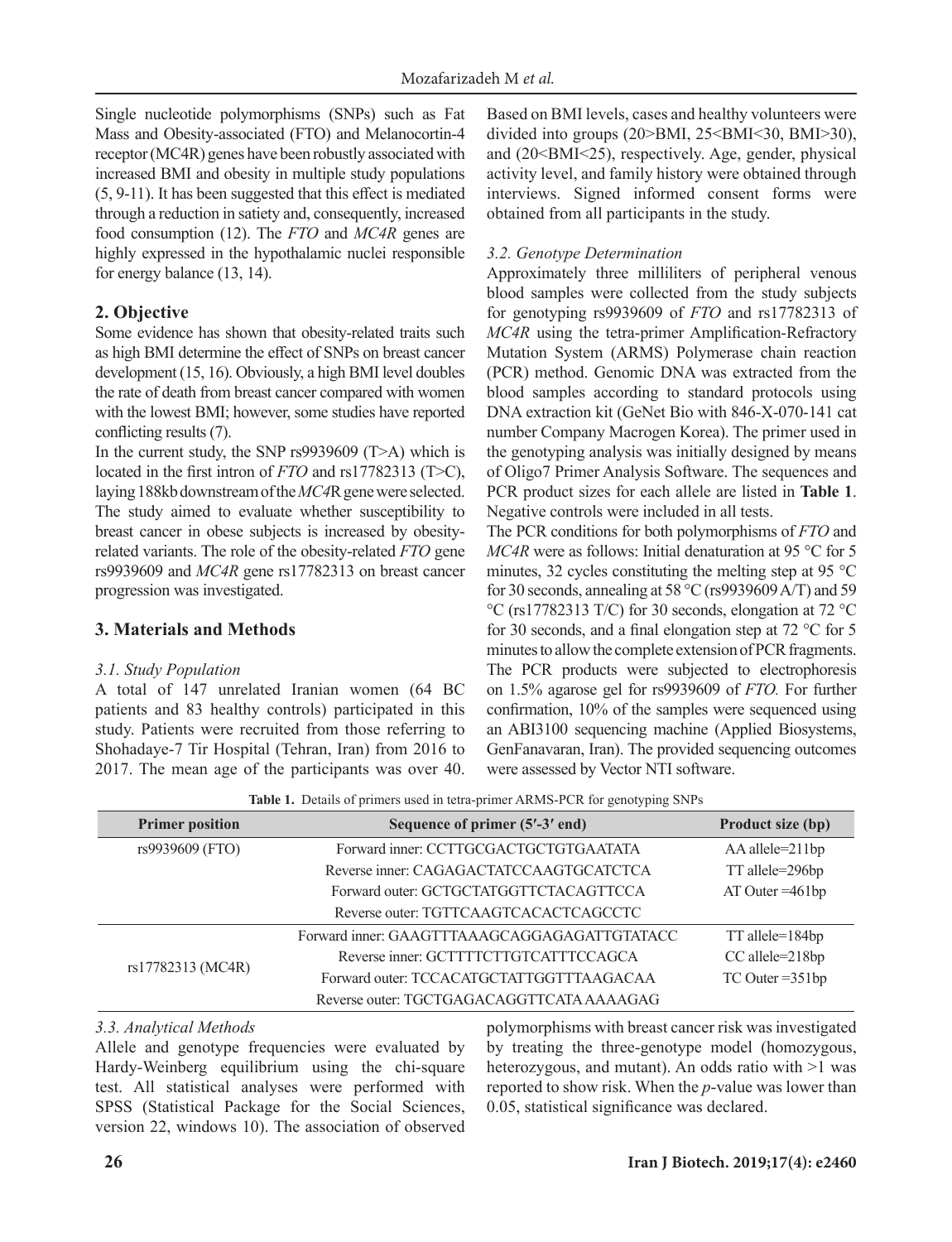## **4. Results**

A total of 147 Iranian people were involved in this research. Participants were adjusted by classes of BMI into four categories: non-obese (BMI < 20), overweight  $(25<sub>SMI</sub>< 30)$ , obese (BMI > 30), and normal-weight (20<BMI<25). Completed questionnaires were collected from all subjects, including both healthy and patient samples.

## *4.1. Association Analyses Between FTO and MC4R Polymorphisms and Breast Cancer*

According to the analysis, there was a significant

relationship between *FTO* and *MC4R* polymorphisms and breast cancer. In the non-obese group, the proportions of homozygous A-A, heterozygous A-T, and wild-type T-T carrier were significantly associated with the risk of breast cancer (odds ratio  $(OR):>1, p <$ 0.005). Those with the wild-type carrier T-T had higher odds of developing breast cancer than individuals with alleles (A-A and A-T) (OR= 2.381, *p* < 0.005, 95% CI: 1.189-2.998). In addition, the TT genotype of *MC4R* rs17782313 polymorphism was significantly associated with higher odds than the others ( $OR = 1.176$ ,  $p < 0.005$ , 95% CI: 1.083-1.277) (**Table 2)**.

| Genotype     | Patients N=2 | Patients, % | p-value | <b>Odds</b> ratio |
|--------------|--------------|-------------|---------|-------------------|
| $A-A (FTO)$  |              |             | < 0.005 | 1.163             |
| $T-T$ (FTO)  |              | 100         | < 0.005 | 2.381             |
| $A-T$ (FTO)  |              |             | < 0.005 | 1.754             |
| $T-T(MC4R)$  |              | 50          | < 0.005 | 1.176             |
| $C-C$ (MC4R) |              | 50          | 1.000   | 1.000             |
| $C-T$ (MC4R) |              |             | 1.857   | 0.032             |

**Table 2.** FTO rs9939609 and MC4R rs17782313 and breast cancer risk stratified by BMI < 20 vs. normal

In the overweight group, the TT/CC genotypes of *MC4R* rs17782313 showed a significant association with breast cancer, but TT had higher odds than CC (OR =  $2.667$ , *p* < 0/005, 95% CI: 1.336-5.323). However, *FTO* was not associated with breast cancer among overweight women (**Table 3)**.

| Genotype     | Patients N=28 Patients, % |    | p-value | Odds ratio |
|--------------|---------------------------|----|---------|------------|
| $A-A(FTO)$   |                           |    | 0.521   | 0.759      |
| $T-T$ (FTO)  |                           |    | 0.886   | 1.042      |
| $A-T$ (FTO)  |                           | 46 | 0.669   | 1.129      |
| $T-T$ (MC4R) |                           |    | <∩ ∩∩5  | 2.667      |

Table 3. FTO rs9939609 and MC4R rs17782313 and breast cancer risk stratified by 25<BMI < 30 vs. normal

Finally, no significant association was found between allele and genotype distribution of *FTO* and *MC4R* SNPs and breast cancer risk in the obese group (**Table 4)**.

C-C (MC4R) 6 21 <0.005 0.266 C-T (MC4R) 13 46 0.113 1.582

**Table 4.** FTO rs9939609 and MC4R rs17782313 and breast cancer risk stratified by 30>BMI vs. normal

| Genotype     | <b>Patients N=34</b> | Patients, % | p-value | <b>Odds</b> ratio |
|--------------|----------------------|-------------|---------|-------------------|
| $A-A (FTO)$  | 8                    | 24          | 0.071   | 1.940             |
| $T-T$ (FTO)  | 15                   | 44          | 0.775   | 1.085             |
| $A-T$ (FTO)  |                      | 32          | 0.108   | 0.624             |
| $T-T$ (MC4R) | 14                   | 41          | 0.054   | 1.991             |
| $C-C$ (MC4R) | 9                    | 26          | 0.201   | 0.695             |
| $C-T$ (MC4R) |                      | 32          | 0.653   | 0.874             |

The results of the PCR products for *FTO* rs9939609 and *MC4R* rs17782313 are shown in (**Fig. 1**.) In the *FTO* polymorphism, the digestion product sizes were 296 bp for wild allele and 211 bp for the polymorphic one (**Fig. 1A**). For rs17782313 of *MC4R*, the PCR product sizes of both alleles were 184 bp and 218 bp, respectively (**Fig. 1B**).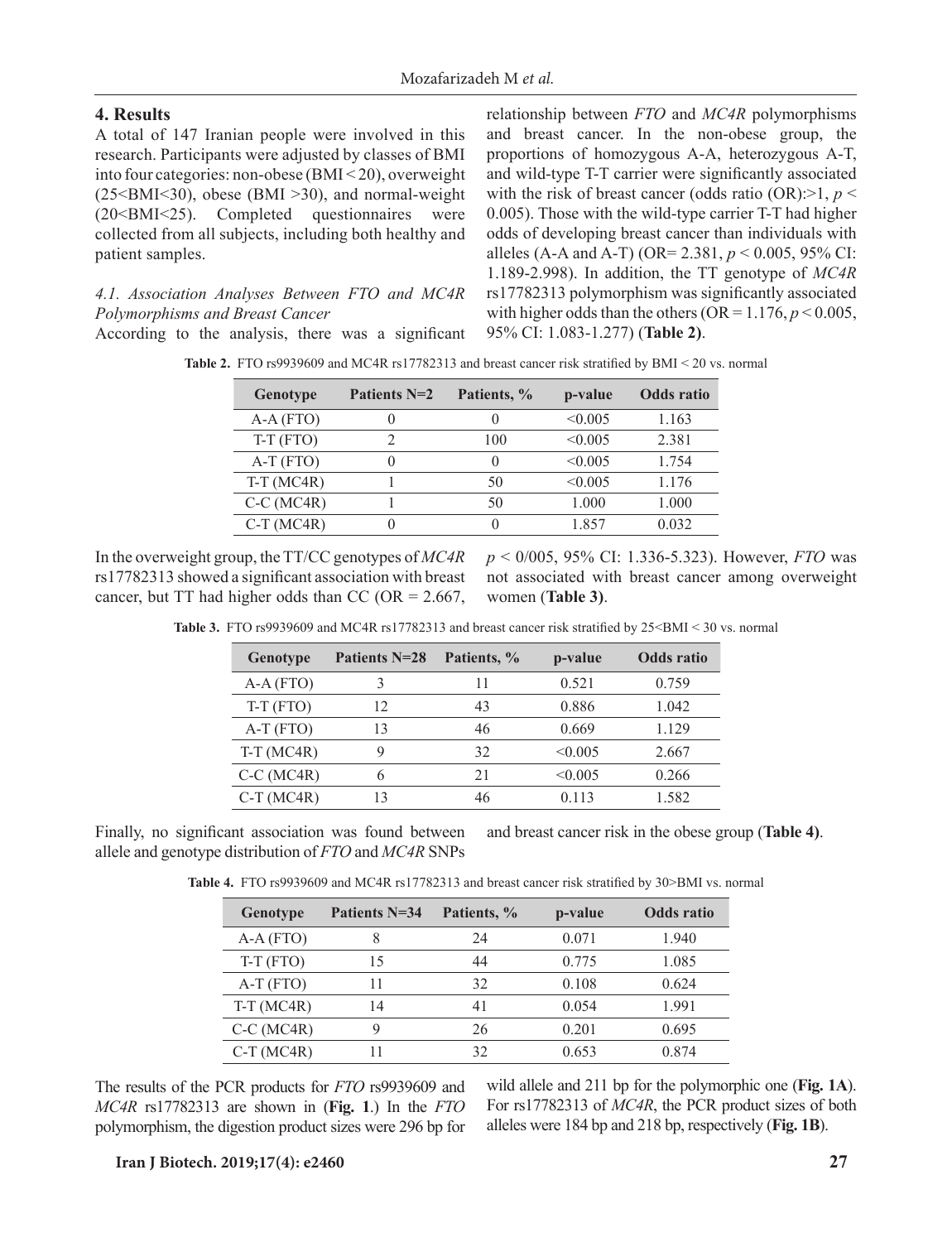

**Figure 1.** Agarose gel electrophoresis(1.5%) of polymerase chain reaction(PCR) product of tetra-primer Amplification refractory mutation system-PCR (T-ARMS-PCR) for the (A) fat mass and obesity-associated genes and (B) melanocortin-4 receptor. DNA ladder (100 bp)

#### *4.2. Interpreting Sequencing Results*

Sequencing was performed to confirm the results of the Tetra Primer ARMS-PCR assay in determining mutation and definitively determining the polymorphisms examined in patients. After loading and ensuring nonnegative control bands, all three-normal homozygous, heterozygous, and mutant samples were sent to the GenFanavaran Company for sequencing. Finally, results were analyzed using Vector NTI 10 software. The results of sequencing are presented as graphs (**Fig. 2**).

#### **5. Discussion**

Obesity is a major public health problem. According to a national health survey in Iran in 2005, approximately 42.8% men and 57% women of the Iranian population were obese. Obesity and overweight are important risk factors for breast cancer development. The investigation of different genetic variants can lead to the identification of new pathways and, consequently, novel preventive and therapeutic targets to improve early diagnosis and life expectancy for these patients. The role of obesity-related gene polymorphisms in breast cancer development is still uncertain, and there are few studies in this field (17)

The relationship between obesity–susceptibility genes and incidence of breast cancer risk were established, although the biological mechanisms remain essentially obscure (15). Studies have shown that several phenomena can link adiposity to breast cancer risk. High levels of estrogen hormones especially in post-menopausal women, insulin resistance, and hyperinsulinemia contribute to increasing the risk of breast cancer in obese patients (7, 8). Moreover, the role of obesity-related genetic variants in predisposition to breast cancer risk should be noted. SNPs as the simple source of human genetic polymorphisms which causes individual differences in susceptibility to the disease may influence susceptibility to cancer.



**Figure 2:** The result of sequencing was consistent with genotypes of the rs9939609 FTO (A) and rs17782313 MC4R (B) variants determined by ARMS-PCR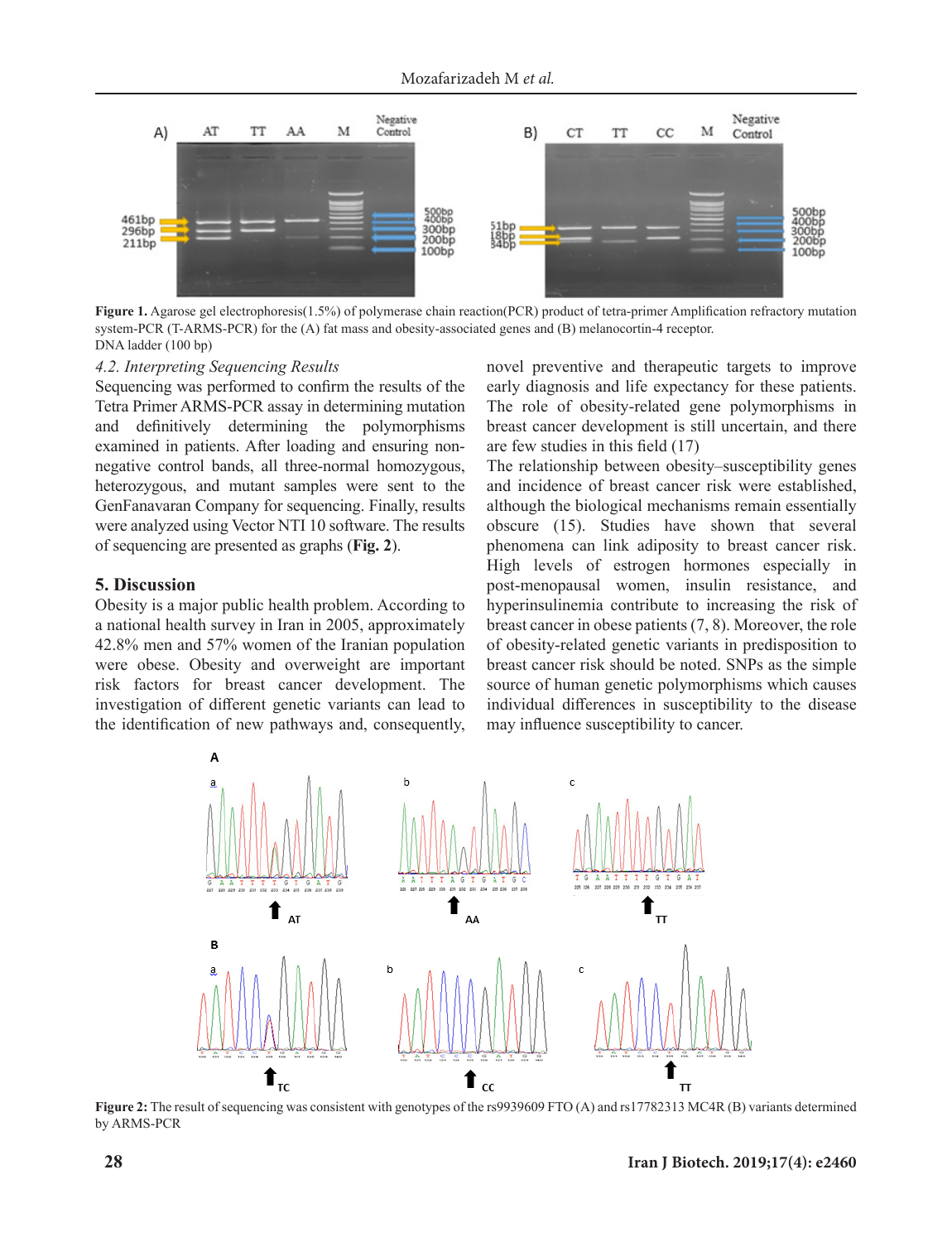This case-control study surveyed the association of obesity-related polymorphisms on the development of breast cancer by investigating two common variants, *FTO* and *MC4R***.** The results showed that obesity-associated SNPs, rs9939609 of *FTO* and rs17782313 of *MC4R*, might be protective factors in breast cancer risk. A significant association was seen in non-obese (BMI < 20) and overweight (25<BMI<30) patients compared with the controls. In obese women (BMI >30), no association was seen between obesity-related variations and breast cancer risk. When BMI was under 20 and/or between 25 and 30, the risk was increased; however, the risk was decreased with a BMI over 30.

The *FTO* gene is localized in chromosome 16q12.2. The protein 2-oxoglutarate-dependent enzyme encoded by FTO can be found in the nucleus (18). This gene was first identified by Frayling *et al*. as a risk factor for type 2 diabetes and obesity (9). Rs9939609 (A/T) polymorphism in the *FTO* gene was known to influence the consumption of fat and fiber and modify susceptibility for obesity (16). Thereafter, the association of *FTO* rs9939609 with breast cancer was broadly replicated in different populations. In 2011, Kaklamani *et al*. reported for the first time the association between *FTO* SNPs and breast cancer risk in North-American women. They found that *FTO* SNPs are significant classifiers in predicting breast cancer risk (18). In recent years, another common genetic variant (*MC4R*) has been reported to contribute to common obesity susceptibility. *MC4R* encodes a seven domain-trans membrane G protein coupled receptor. Mutations in this gene are the most common cause of the monogenic form of obesity (19).

A study of European subjects in 2008 was the first report of SNP rs17782313 associated with increased BMI in adults and children. This association has been replicated in many studies in different populations (20-22).

An analysis of *FTO* rs9939609 in Iranian people and a meta-analysis in Asian, Caucasian, and African populations failed to find an association between this variant and breast cancer risk (2, 23).

Hung *et al*. examined the relation of *FTO* rs9939609 with endometrial, pancreatic, and breast cancers; only breast cancer type did not reveal an association. Another study analyzed *FTO, MC4R,* and Neurexin 3 (NRX3) genes in Polish women. Similarly, no significant association was found between *FTO* rs9939609 and *MC4R* rs17782313 and breast cancer risk except for rs10146997 of *NRXN3* (17)

These results are in line with the current findings in which obesity SNPs showed no significant association with breast cancer risk in obese subjects.

Da Cunha *et al*. found a notable association with breast

**Iran J Biotech. 2019;17(4): e2460 29**

cancer risk when analyzing *FTO* SNPs rs1121980 and rs9939609 in combination with SNP rs17782313 of *MC4R* in a Brazilian population*.* They also presented that this association indicated a possible direct role of this *MC4R* polymorphism in the development of breast cancer, and this role seemed to be independent of its effect on BMI (24).

It is well known that both obesity and breast cancer are multifactorial and have multi-genic traits; therefore, due to the different genetic backgrounds of the populations, the study of different polymorphisms in different parts of the world can have different results. Differences in ethnic backgrounds and the different forms of breast cancer may somehow explain the contradictory results observed in different studies, which may be due to limitations in the assessment of phenotypes, racial differences in genotype frequency of *FTO* genes, uncontrolled interfering factors in some studies, and differences in demographic and environmental risk factors for breast cancer. Overall, the results of this study indicated that SNPs in the *FTO* gene have no role in breast cancer risk in the Iranian population.

The current study further demonstrated that the role of obesity in the development of cancer is very complicated and the role of an individual' genetic background polymorphisms in this pathway has remained even more elusive. To clarify the role of SNPs on this route, which may play a role in carcinogenesis, further studies in different populations which consider the influence of environmental factors are required.

Due to a lack of association in the obese subjects in the current study, it is suggested that in the process of gaining weight, some biological mechanisms might have an effective role in breast cancer prevention. More studies are important to identify novel susceptibility loci for breast cancer, which might contribute to the development of new prevention strategies, early detection, and more specific treatment approaches.

## **6. Conclusion**

The current study found that in obese women, specific obesity-related SNPs may prevent the prediction of breast cancer risk when adjusted by BMI. It would not imply that one should be obese to restrain the breast cancer risk; however, if the valid mechanisms in obese populations against cancer were conclusively assessed, new treatment approaches may be considered. Obviously, more studies are needed to clarify the effect of obesityrelated polymorphisms in the prevention of breast cancer. Further investigation is also required to genotype other known SNPs in these regions, which could help our understanding of the genetic basis of breast cancer.